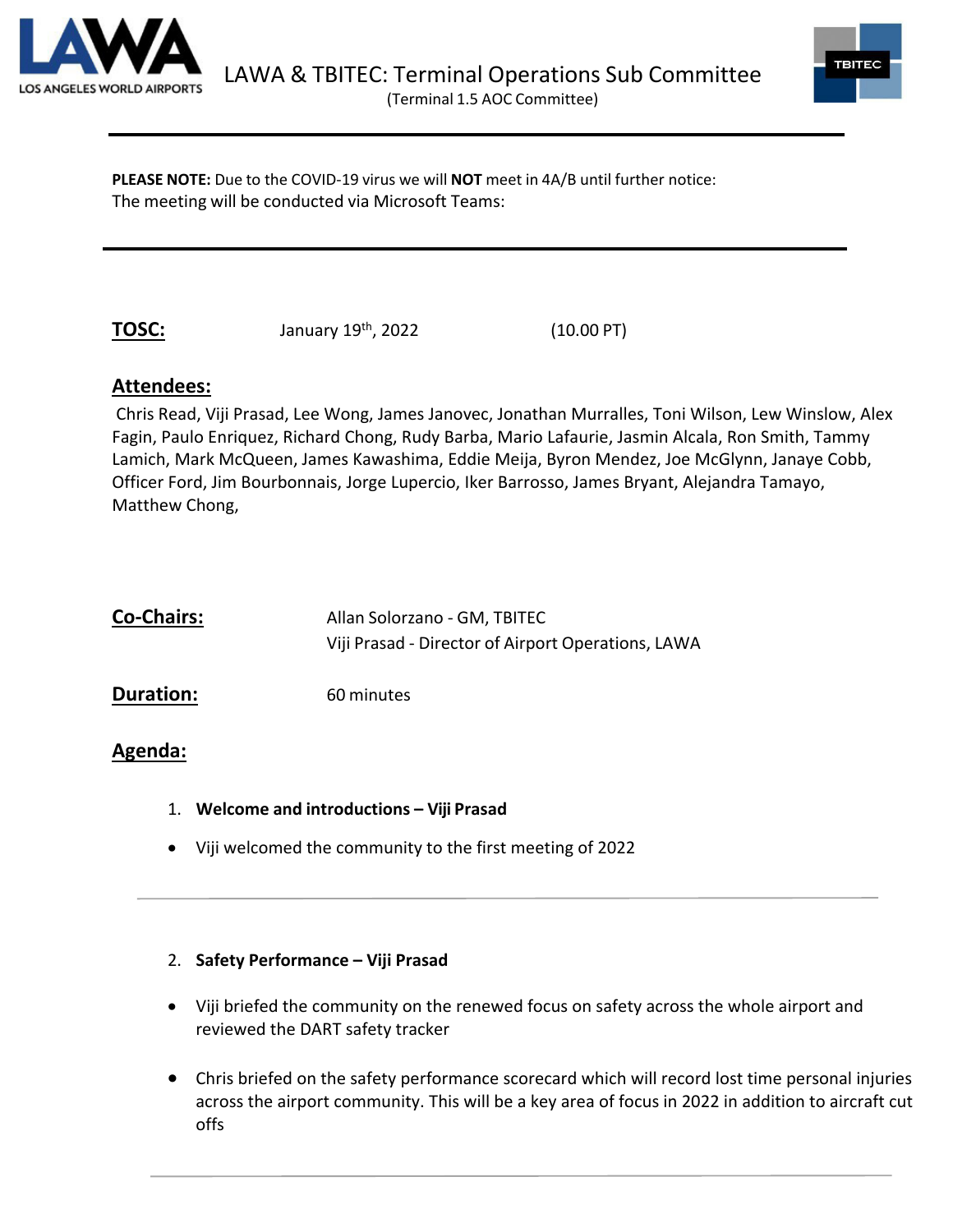## 3. **Operational update – Viji Prasad**

- Viji updated on operational performance and current issues. Updated on the C band 5G roll out. Noted that AT & T and Verizon have delayed the rollout of some locations close to airports. Updated on the Alternative Means of Compliance (AMOC) for specific aircraft types
- Quarterly safety meeting will be held in February and invited the whole community to attend
- Bimonthly meeting being held with badging office to review performance and stakeholder concerns, first meeting being conducted on January 19th
- Chris briefed on the airport performance scorecard, noting that punctuality dropped to 64% in December due to poor weather and disruption events

# 4. **TSA update – Alejandra Tamayo**

- Alejandra updated on passenger numbers, overall, 71,000 in December, T1.5 saw 25,466. Waiting times were generally good. A question was raised regarding CTX screening and this has been taken offline and followed up
- Updated on the numbers of firearms that have been confiscated at checkpoints, 8 so far this year and 290 in 2021

#### 5. **Airport Police update – Officer Ford**

• Officer Ford was unable to attend due to an operational situation

#### 6. **Interline baggage update – Ron Smith**

• Ron updated on interline baggage performance noting that for Virgin moved from T2 to TBIT on Dec 10<sup>th</sup> and Saudia re commenced operations on Dec 10<sup>th</sup>. Transfer volumes were 110,000 in December and 58,000 transfer bags in TBIT. January is seeing an increase in transfer baggage to 130,000 estimated. Audit scanning in December was 75,000. Please continue to scan all transfer bags. Tag offs being handled by American

#### 7. **Service contract performance scorecard – Chris Read / Fred Tasker**

• Chris updated on the service contract scorecard, noted that performance is slightly below target on ATR read rate. Slight increase in dwell times at bussing gates in November, awaiting updated December data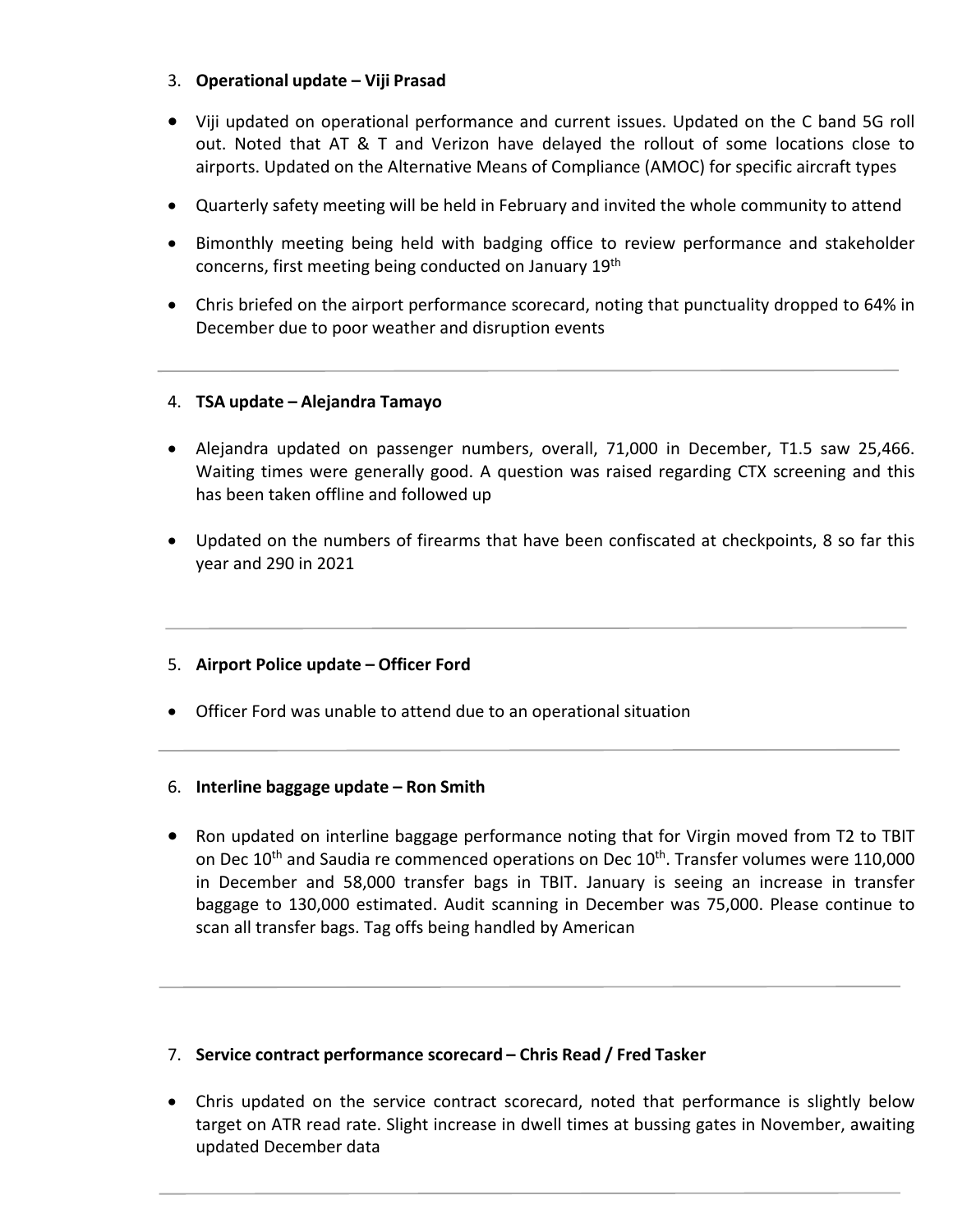## 8. **LAWA T1.5 operations update – James Janovec / LAWA Ops Team**

- James updated on terminal operations. T1.5 operations generally smooth, there is a full Superbowl plan in place and this is being communicated to the community. Notably there will be significant charter and group traffic passengers. Noted that there has been an issue of fumes at bussing gates and reminded the community to keep doors closed. Installation of T1.5 bridge for the APM and disruption will be minimized. Noted housekeeping and fire life safety issues, everyone must ensure smart carts are not used by staff and they must not be left blocking hallways and egress routes
- Richard updated on landside operations, CTA volumes currently at 76,000 in Dec which was a 1% rise from November. Briefed on the Traffic Management Center and coordination with LADOT traffic officers and Airport Police. T3 bridge project ongoing and the impact is being managed. Large numbers of vehicles expected for Superbowl including sponsored vehicles
- Mario updated on the bussing operation, noted that the team continues to support OTP through efficient bussing operations. Southwest noted LAWA buses occasionally having an impact on aircraft push backs. Zipper line crossing is planned to alleviate congestion. Issue of food delivery employees using busses, but they don't have ACAMs access, a potential security risk
- Rodney updated 3 new areas of RON parking, a new airline Condor is potentially coming to LAX and the overall Superbowl plan
- Lew updated on vehicle accidents and reminded the entire community to focus on safe driving behaviors. Some additional stop signs are planned to be put in place in key locations. Noted that there has been a spike of accidents during rain events so extra care is required. Quarterly safety meeting will take place in week 2 or 3 of February

# 9. **TBITEC projects update – Jasmin Alcala**

- Jasmin updated on self service kiosks, the work taking place to launch the Brock Smart Suite. Reminder of the appropriate bag weight tags to be used. Full details are included in the presentation pack
- Janaye updated on the PBB safety works taking place installing prepositioning and anticollision systems, completion is expected in quarter 2. Full details are contained in the presentation pack